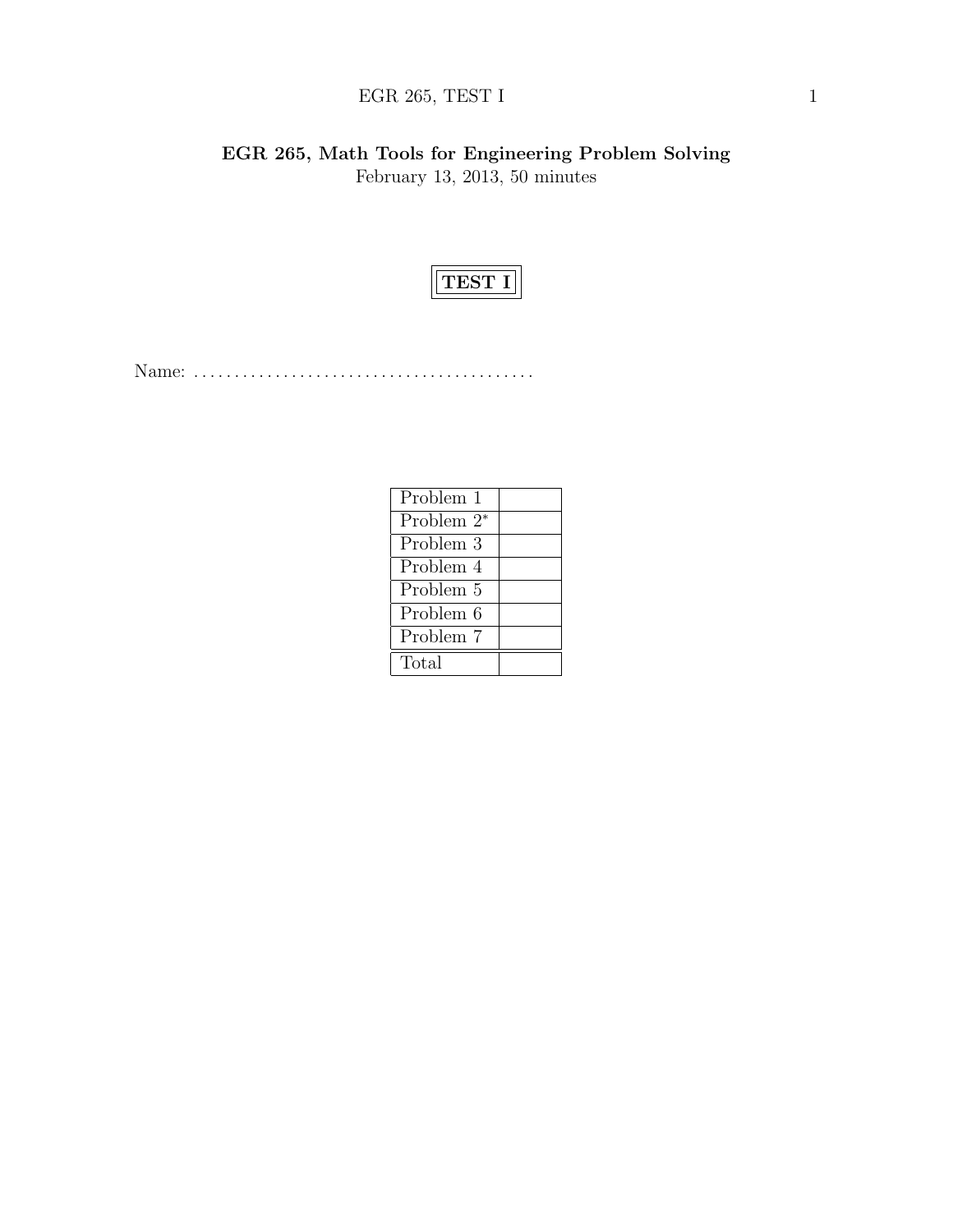### Problem  $1(4+4+4+4$  Points)

Determine the order of the following ODEs. Also, state if they are linear or non-linear.

- (a)  $y'' y^2 = x$ (b)  $y^{(3)} - y' = xy$
- (c)  $\frac{x}{y} = y'$

(d) 
$$
(y'e^x)' = \cos x
$$

## Problem 2<sup>∗</sup> (8 Points Bonus)

Find the values of the constant c for which the function  $y = \frac{c}{x^2}$  is a solution of the differential equation

$$
xy' + y = x^2y^2.
$$

Warning: This DE is neither separable nor linear, thus we don't have a method to systematically find its solutions.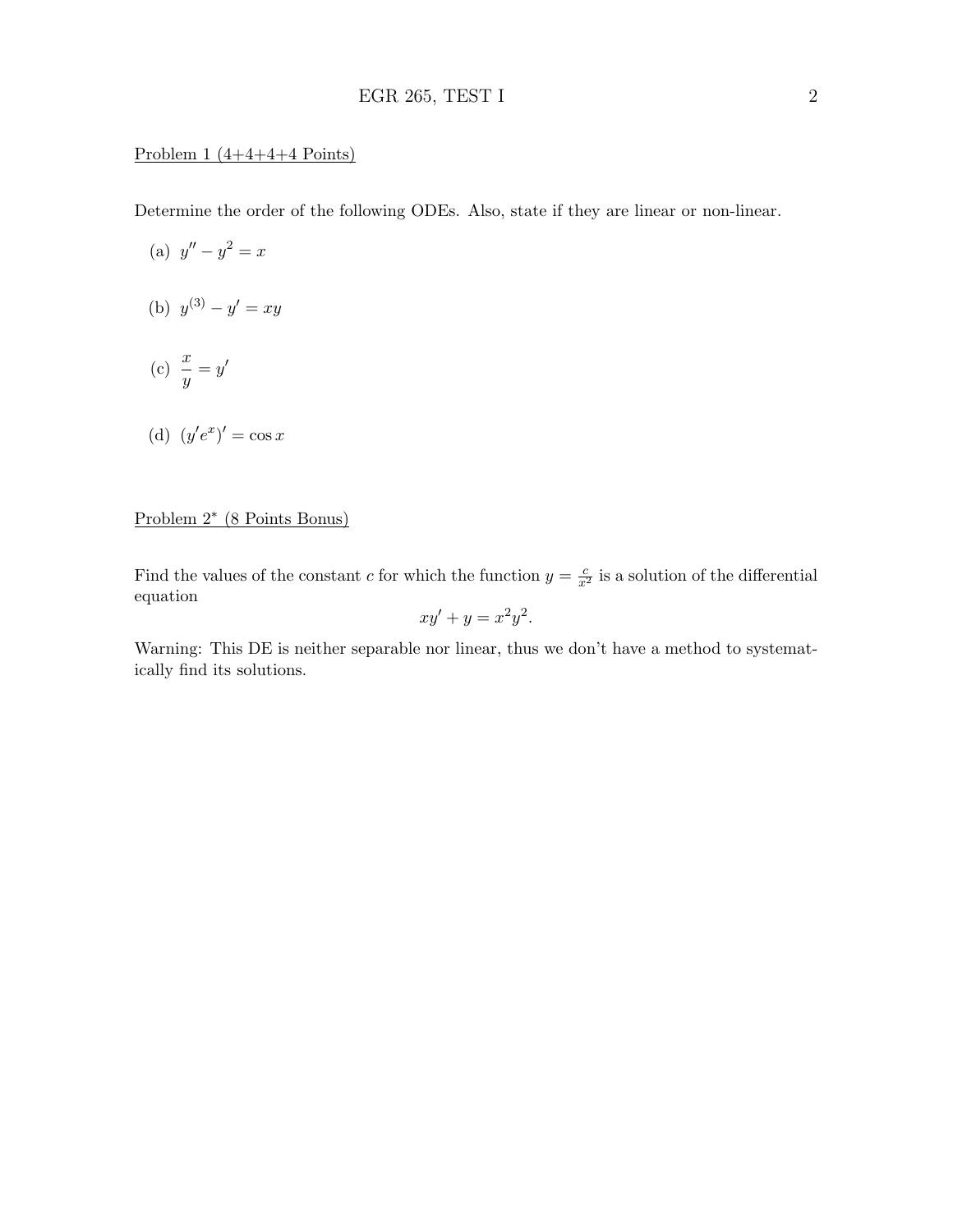#### Problem 3 (8+4 Points)

(a) In the  $3 \times 3$ -grid of points  $x = 0, 1, 2$  and  $y = 0, 1, 2$  provided in the figure below draw a direction field for  $y' = y - 1$ .



(b) Without solving the DE, use the direction field to guess the solution of the IVP  $y' = y - 1$ ,  $y(1) = 1$ . Check that your guess is correct by verifying that it is a solution of the IVP.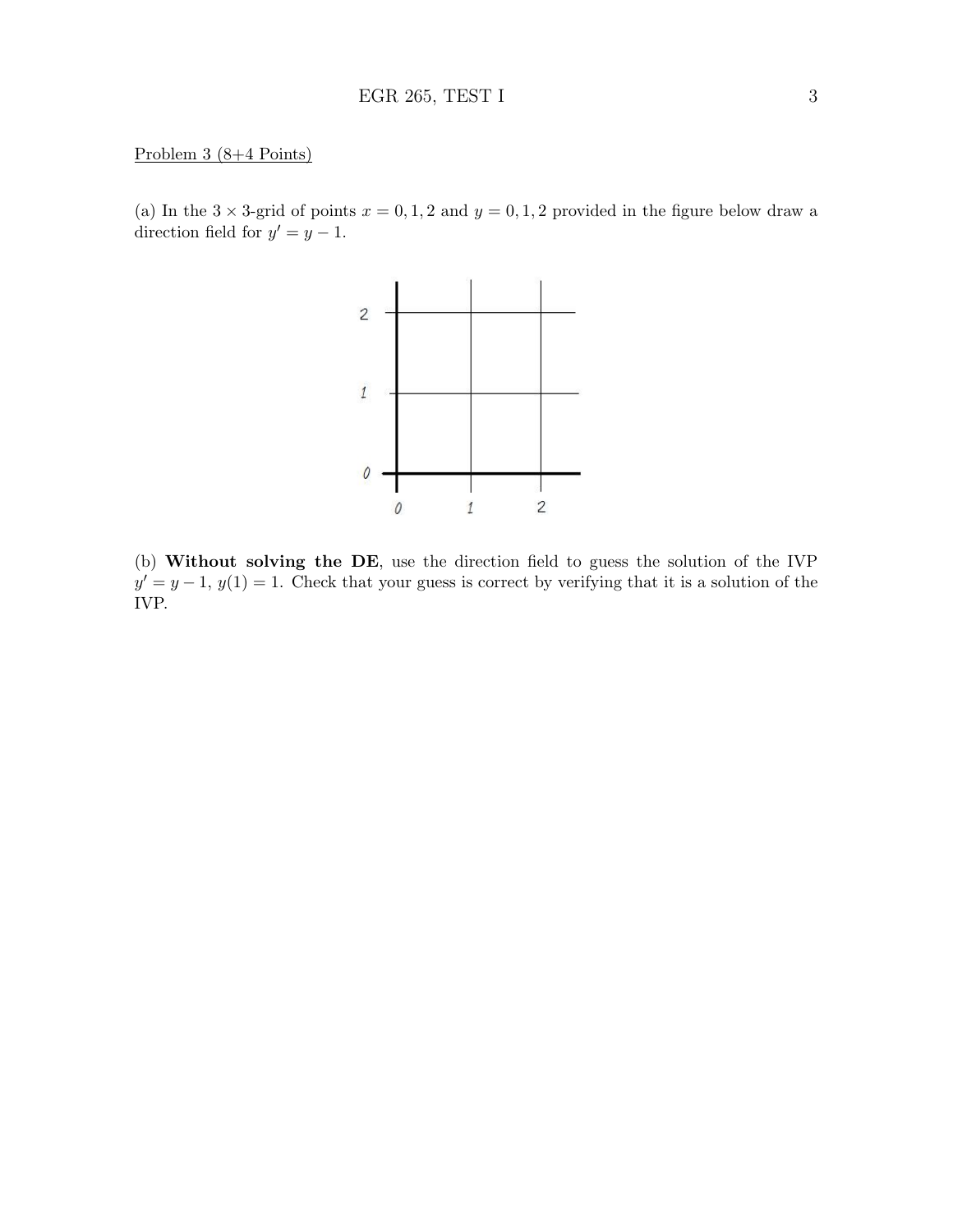Solve the IVP

$$
y' + (y - 2)^2 = 0, \quad y(2) = 3.
$$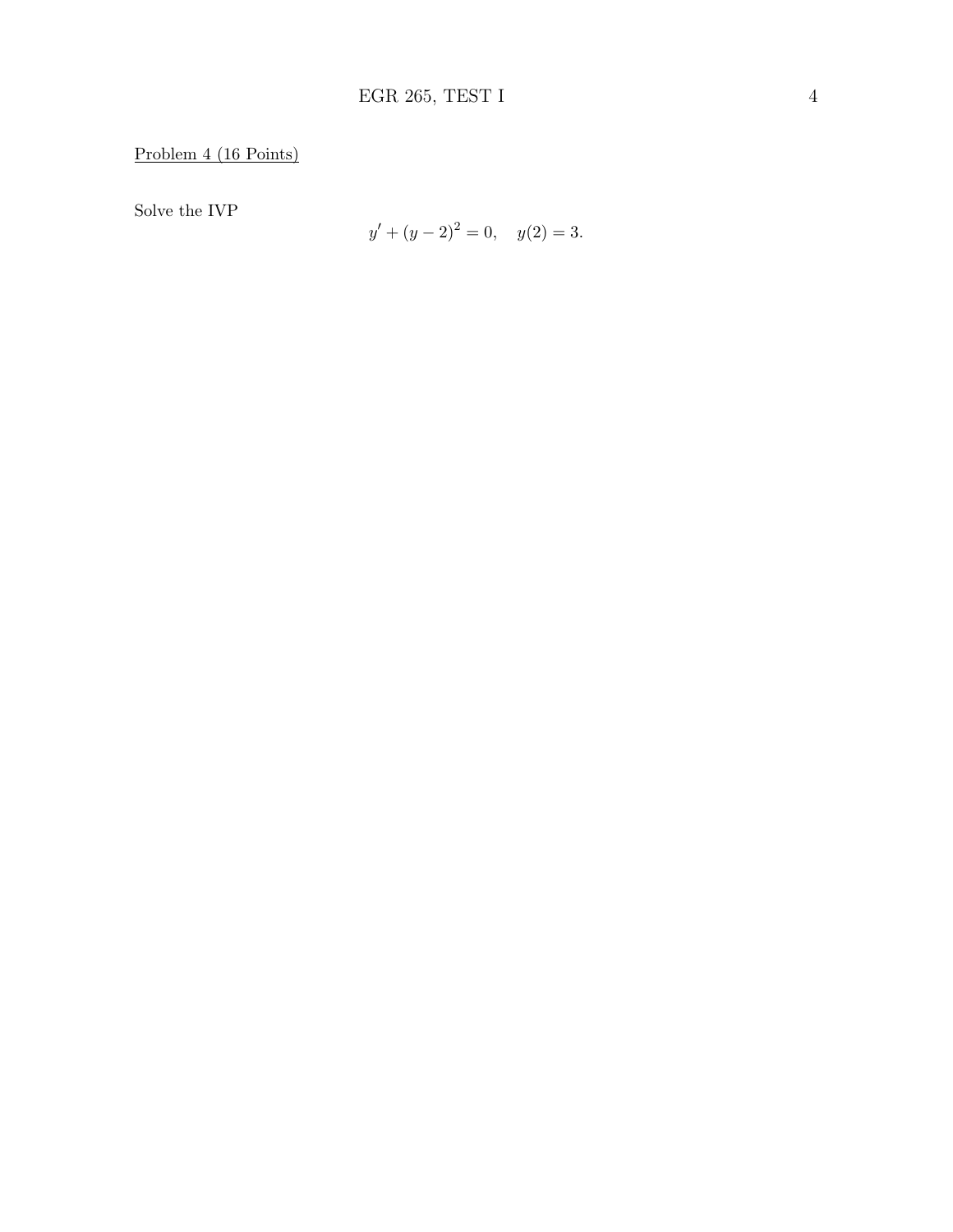# Problem 5 (16+4 Points)

(a) Find an implicit solution of the IVP

$$
y' = \frac{x-1}{y-1}
$$
,  $y(2) = 0$ .

(b) What is the correct explicit solution of the above IVP?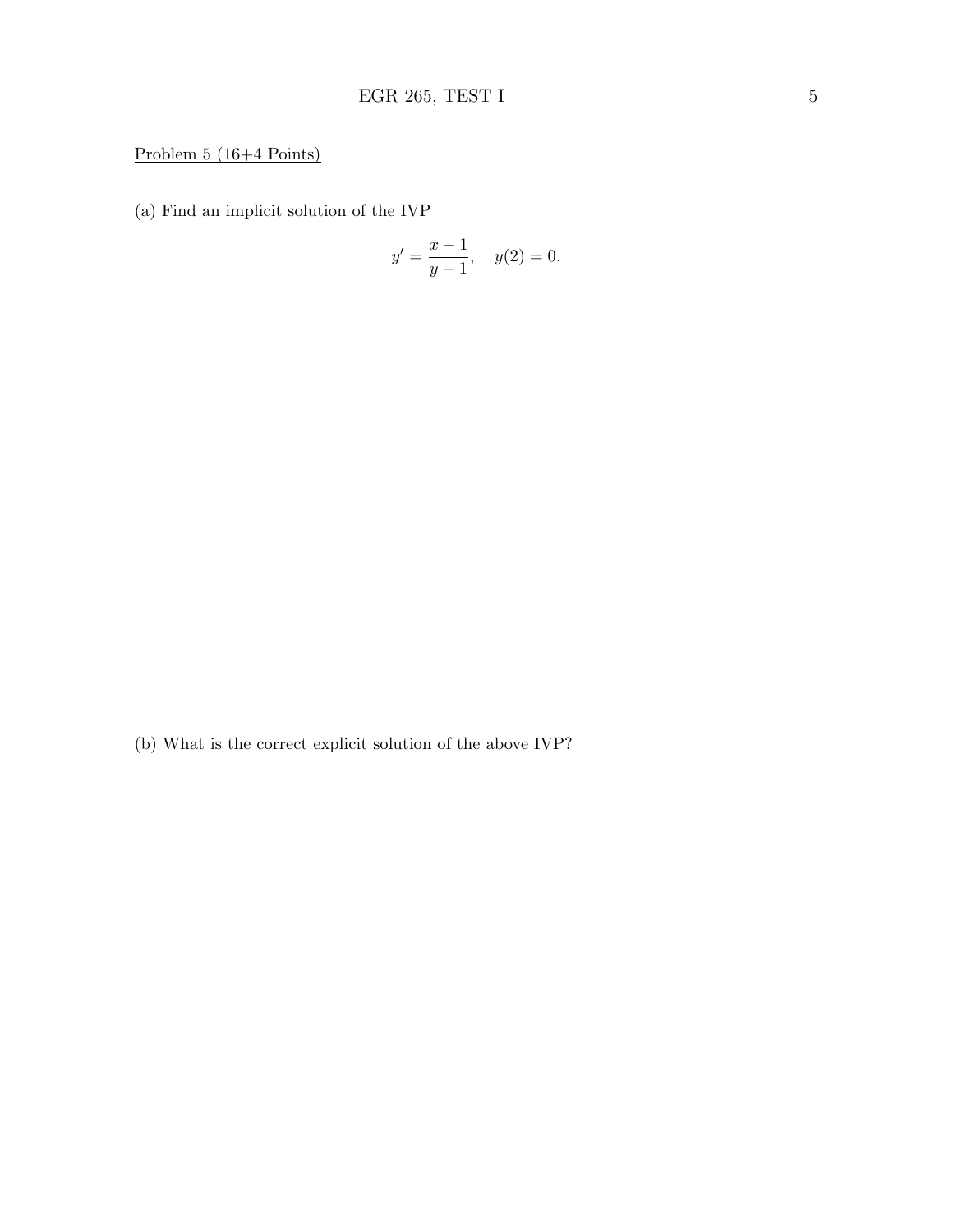Solve the IVP

$$
xy' + 2y = x^2, \quad y(1) = 0.
$$